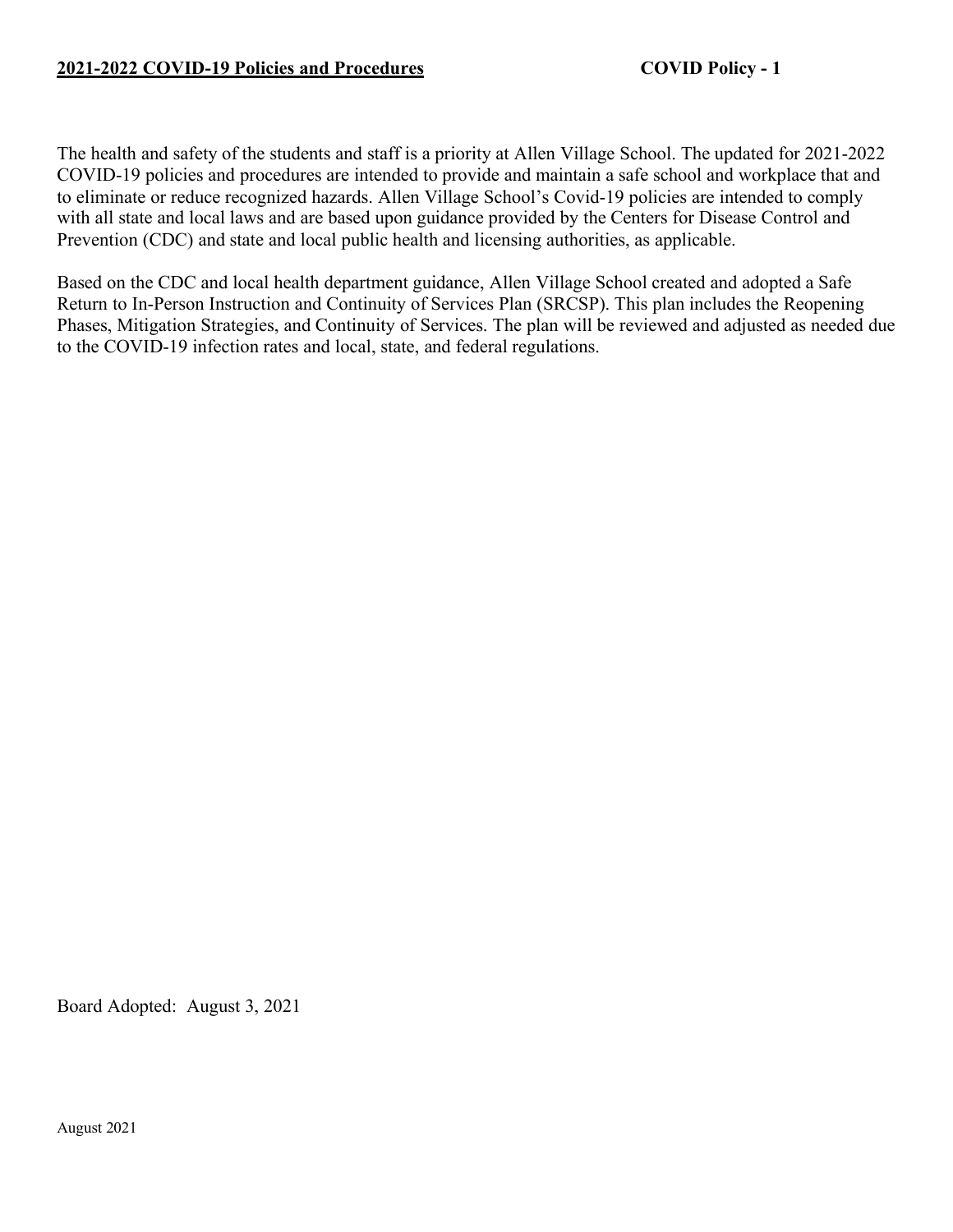# **Required COVID-19 Vaccination for School Employees COVID Policy - 2**

Allen Village School has strongly encouraged all employees to receive the Covid-19 vaccine.

Allen Village will require all employees to receive a COVID-19 vaccination beginning the 2021-2022 School Year. Allen Village School is adopting this policy to safeguard the health of our students and employees from COVID-19, an infectious disease, that may be prevented or reduced by vaccination. This policy will comply with all applicable laws and is based on guidance from the Centers for Disease Control and Prevention and local health authorities, as applicable.

COVID-19 vaccinations are free, whether an individual has health insurance or not. Employees are responsible for scheduling and obtaining all recommended doses of an FDA-approved COVID-19 vaccine or a COVID-19 vaccine granted Emergency Use Authorization by the FDA. Employees may get the vaccine during their regularly scheduled work hours contingent on human resources approval. Allen Village School will pay employees for time spent getting the vaccine if done during the regular work hours. Human Resources must approve the leave to take the vaccine during working hours to minimize business interruptions.

Employees will be notified by the human resources department as to the type of vaccination(s) covered by this policy and the timeframe(s) for having the vaccine(s) administered. Allen Village School will provide either onsite access to the vaccines or a list of locations to assist employees in receiving the vaccine on their own.

Before the stated deadlines to be vaccinated have expired, employees will be required to provide either proof of vaccination or an approved reasonable accommodation to be exempted from the requirements. Employees not in compliance with this policy will be placed on unpaid leave until their employment status is determined by the human resources department.

Allen Village School will provide reasonable accommodations for employees who are exempt from mandatory immunization based on the Americans with Disabilities Act, Title VII of the Civil Rights Act and other federal laws.

Allen Village School will provide reasonable accommodations, absent undue hardship, to employees with disabilities, sincerely held religious beliefs, or other medical reasons that conflict with getting vaccinated. The employee will be responsible for requesting reasonable accommodations from the school's Human Resources. Accommodations will be granted where they do not cause Allen Village School undue hardship or pose a direct threat to the health and safety of others. Any employee that does not receive the vaccine must wear an approved face-covering at all times while in the workplace.

CDC and public health guidelines and restrictions and business and industry best practices regarding COVID19 and COVID-19 vaccines are changing rapidly as new information becomes available, further research is conducted, and additional vaccines are approved and distributed. Allen Village School reserves the right to modify this policy at any time to adapt to changing circumstances, consistent with its commitment to maintaining a safe and healthy school and workplace.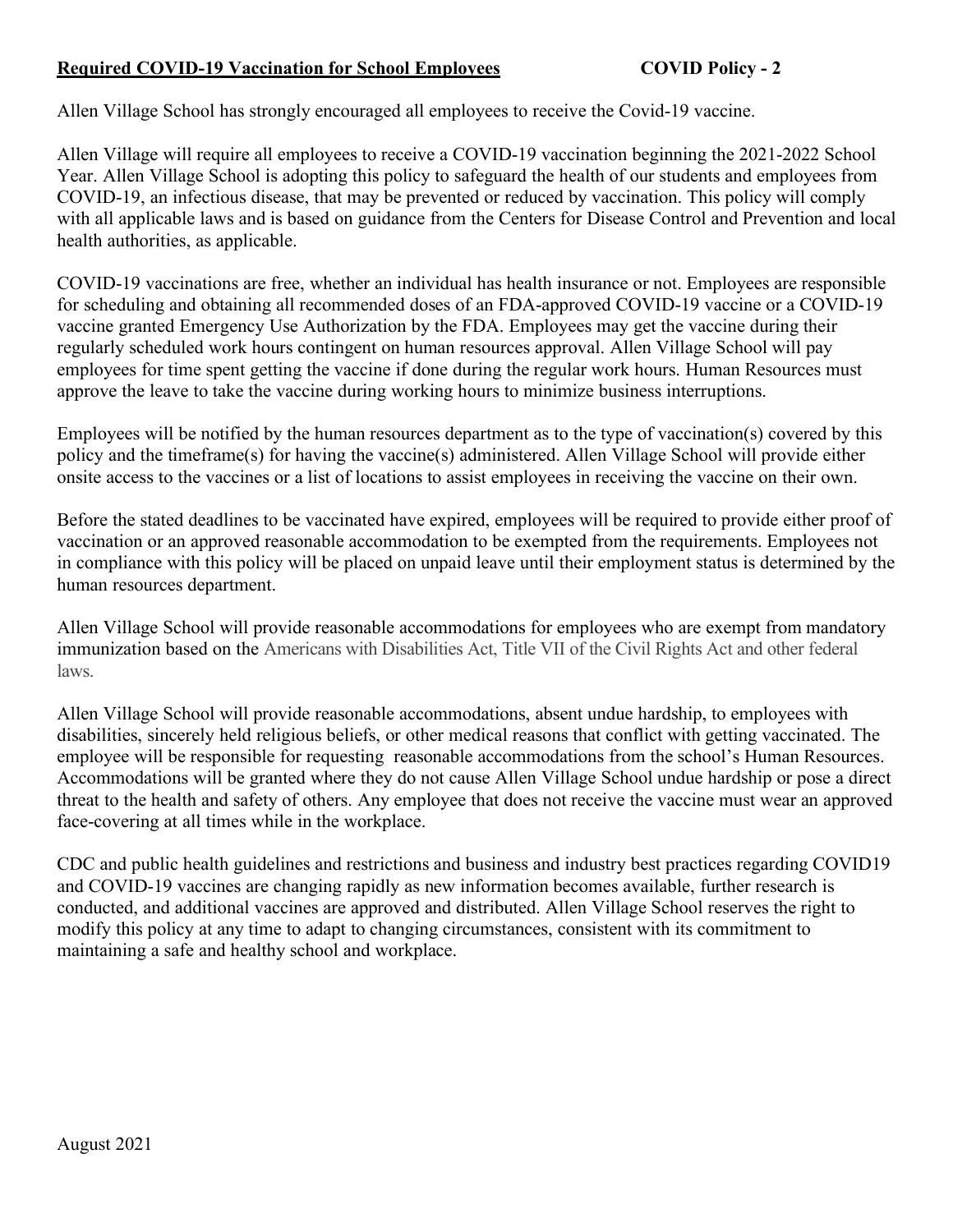Based on CDC and state health department guidance, Allen Village School's COVID-19 precautions will include:

- 1. Daily Temperature Checks for all people entering the school.
- 2. Staff and students, with parental assistance, will screen themselves for COVID-19 symptoms before coming to the school daily. Staff and students that screens or tests positive for COVID-19 should not come to the school and should contact the school administrator, human resources, or school nurse.
- 3. An onsite quick result COVID-19 test is offered for students or employees that have symptoms of the infectious disease. This test is administered by the school's nurse that has been trained on the testing procedures. Students will need their parent's permission prior to testing.
- 4. At home rapid COVID-19 tests for students may be provided to families as needed due to local positivity rates. Parents will be asked to provide the results of the at home tests. This testing will be optional for students but encouraged by Allen Village School as consistent with its commitment to maintaining a safe and healthy school and workplace.
- 5. At home rapid COVID-19 tests for employees may be provided as needed due to local positivity rates. Employees will be required to provide the results of the at home tests. This testing is consistent with Allen Village school's commitment to maintaining a safe and healthy school and workplace.
- 6. Based on CDC and local health guidelines any student or employee that has a positive test result, will be required to isolate/quarantine for 5 days and have no symptoms and a negative test before returning to school. Allen Village School will not publicly disclose the identity of any child or adults who tests positive unless required or permitted by law.
- 7. Based on CDC and local health guidelines, students and employees may be required to quarantine for 5 days if they had close contact exposure with a COVID-19 positive individual either on or off campus. They may also be asked to have no symptoms and a negative test before returning to school.

The CDC and local health department guidelines have changed during the pandemic. Allen Village School reserves the right to modify this policy to meet any changes in the health guidelines.

Board Adopted: August 3, 2021 Update: February 2022

August 2021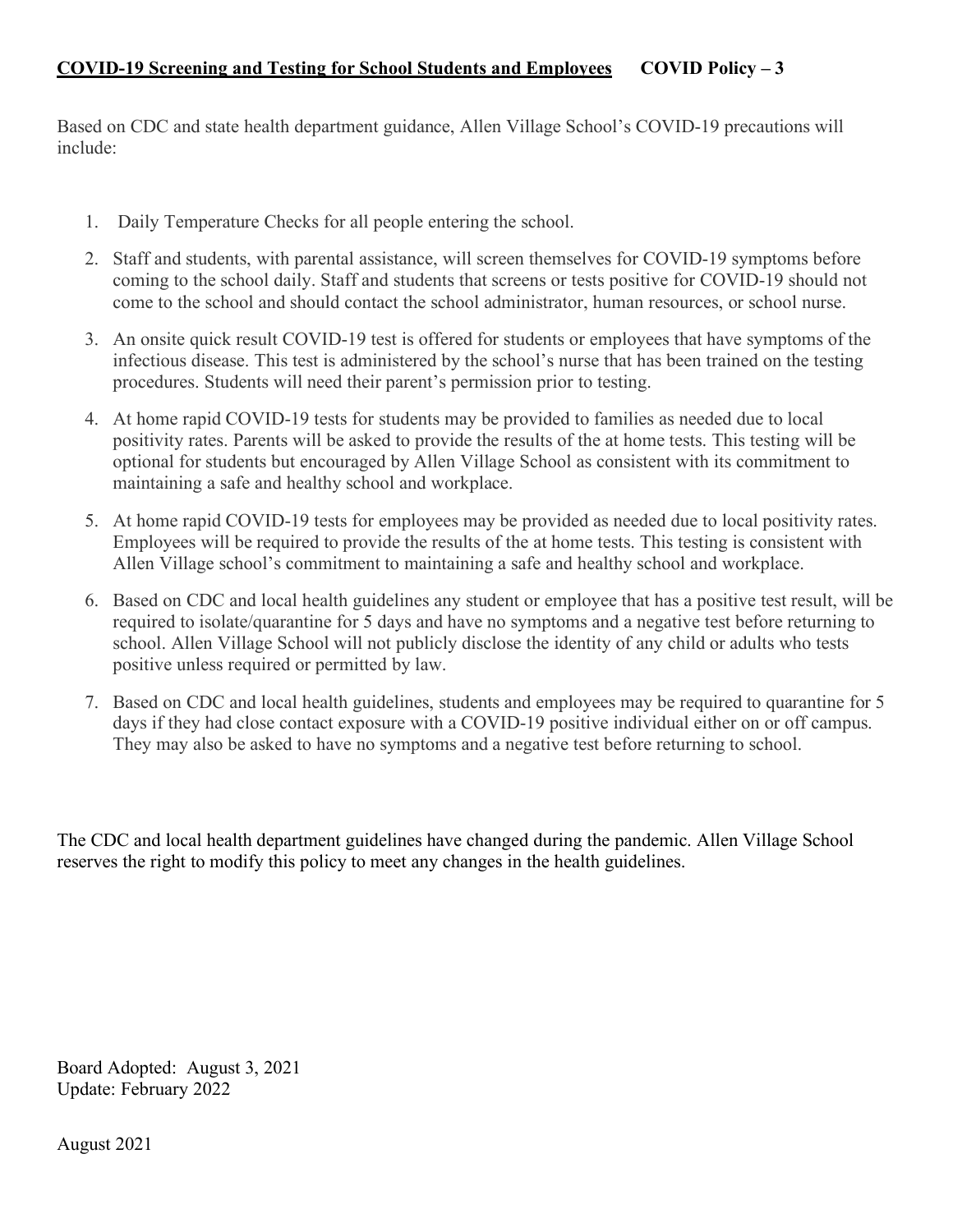# **COVID-19 Contact Tracing COVID Policy – 4**

This policy implements the Missouri and Kansas City Department of Health's guidance regarding contact tracing.

- 1. The school nurse and appointed administrator shall be responsible for the COVID-19 contact tracing for students and staff.
- 2. Once a staff member or student has been diagnosed with COVID-19 or has a suspected case of COVID-19, the school nurse or appointed administrator shall be responsible for identifying any student or staff member that should be considered exposed to the staff member or student who has been diagnosed with COVID-19 or has a suspected case of COVID-19.
- 3. Based on current health guidelines the school nurse or appointed administrator shall notify the Department of Health with information about an individual who has been tested at the school, or if an individual was diagnosed as positive and exposed a student or employee at the school.
- 4. Based on CDC and local health guidelines for close contact, the school shall notify any exposed staff member or student and inform them not to return to school until their quarantine is complete, and if appropriate, based on health guidelines, have had a negative test for COVID-19.
- 5. The school may notify other staff members and students that there has been a person who is suspected of having COVID-19 or diagnosed with COVID-19. This notification should include the notice that unless a staff member or student has received a notice that they were exposed, they were not exposed to COVID-19.

The CDC and local health department guidelines have changed during the pandemic. Allen Village School reserves the right to modify this policy to meet any changes in the health guidelines.

Board Adopted: August 3, 2021 Updated: February 2022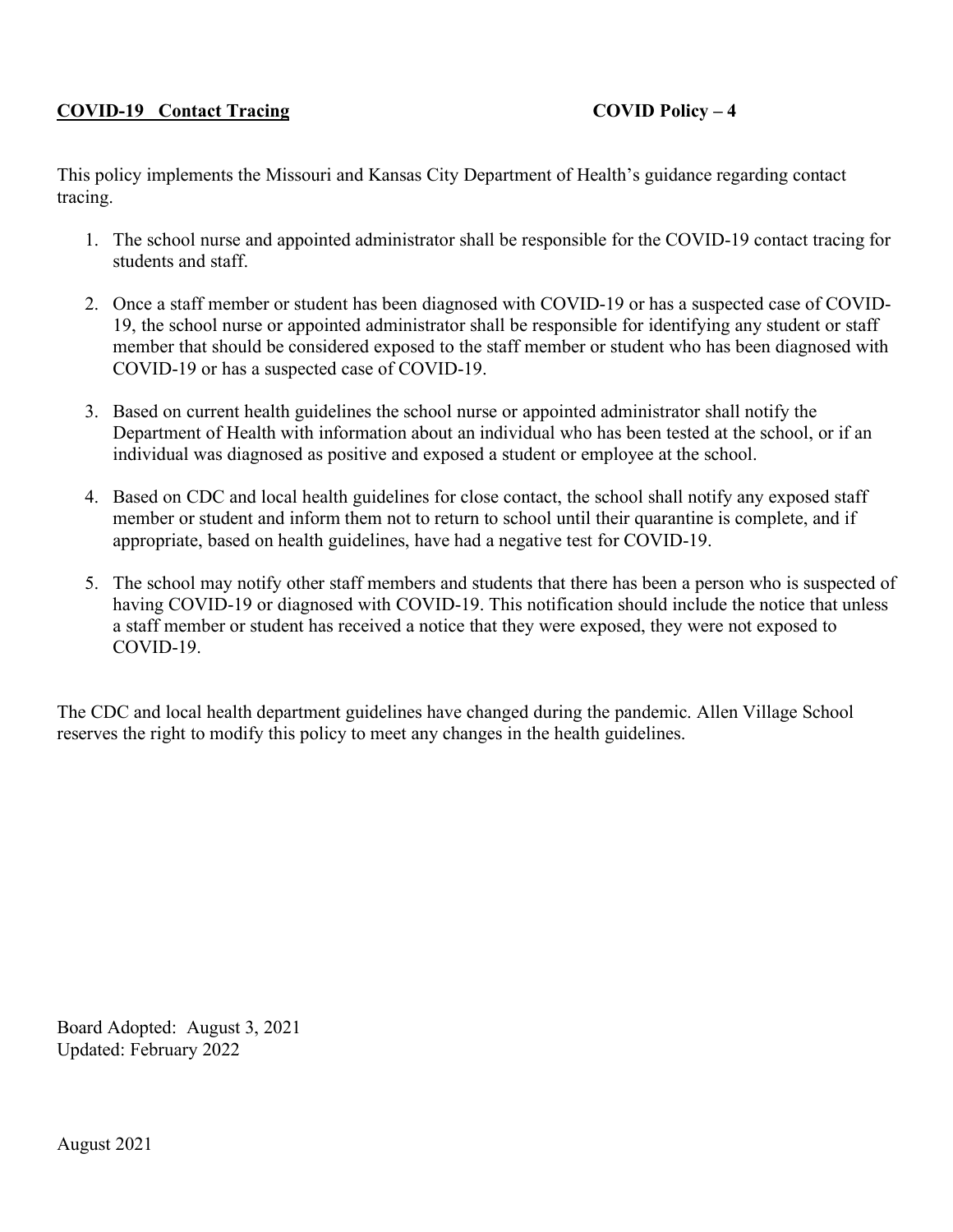# **COVID-19 Health Information Privacy COVID Policy – 5**

Health screenings and contact tracing are important aspects of the public health response to the COVID-19 pandemic, however, they require the school to collect personal health information. The school is committed to protecting the health information of its employees and students while engaging in health screenings and contact tracing.

1. Any health information received by the school shall be saved in a secure location and separated from any personnel or student files. Only the school administrator and school health care provider shall have access to the contact tracing or testing information file.

2. If the school is made aware of a student or employee who has tested positive for COVID-19, the school shall only share the student or employee's name or other personally identifiable information with the Department of Health.

3. Based on the most current CDC and state/local health department guidelines, the school will notify the appropriate students, their parents, and employees that had contact with a positive individual. However, the school will not share the positive individual's name or other personally identifiable information.

4. The school may notify students or employees who did not come in contact with the positive individual only to share the steps the school is taking to provide a safe and health school environment in light a positive COVID-19 test.

The CDC and local health department guidelines have changed during the pandemic. Allen Village School reserves the right to modify this policy to meet any changes in the health guidelines.

Board Adopted: August 3, 2021 Update: February 2022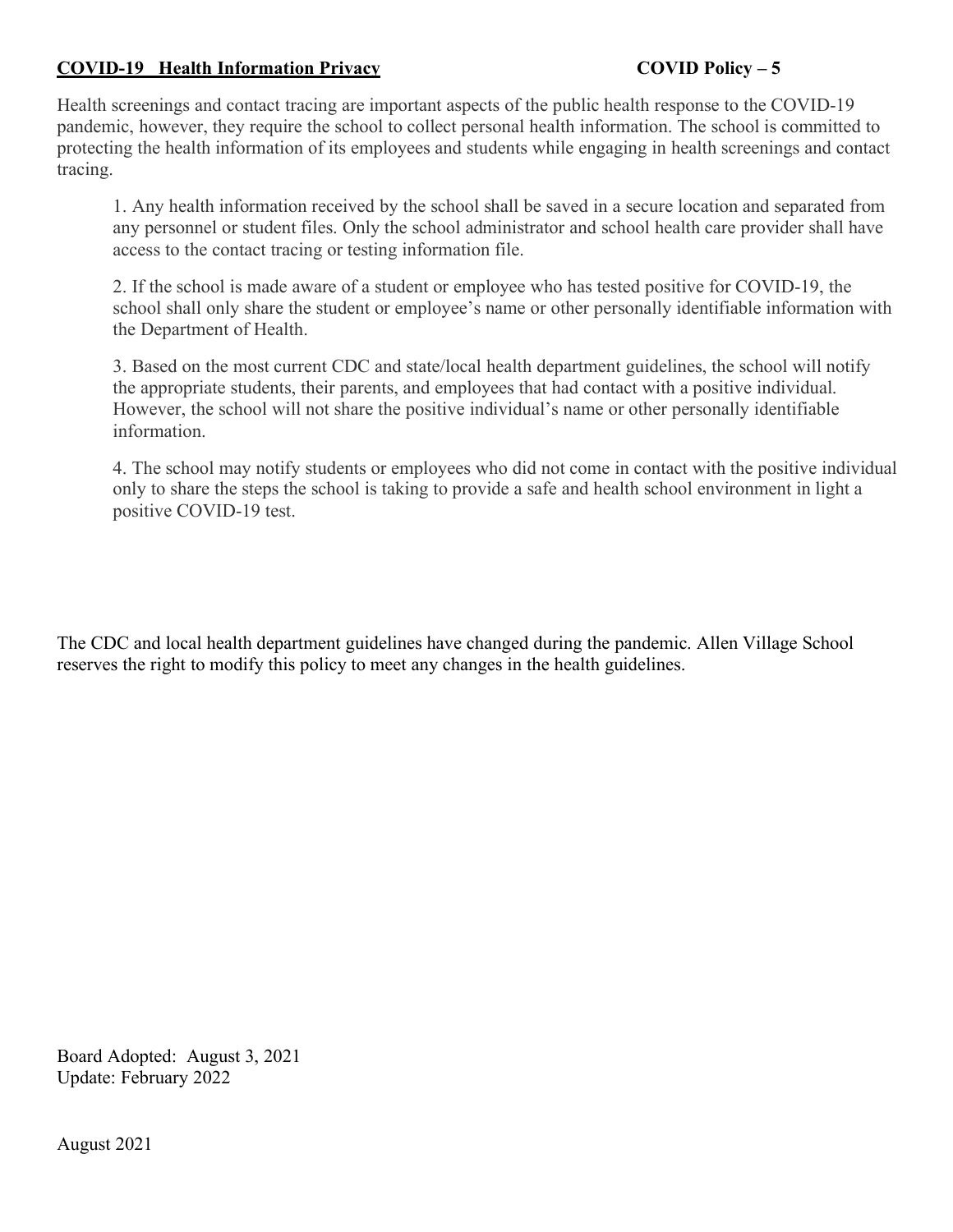### ALLEN VILLAGE SCHOOL COVID-19 PAID SICK LEAVE POLICY

This policy provides for COVID-19 related provisions to Allen Village's policy for employees taking sick leave.

The Families First Coronavirus Response Act (FFCRA) expired on Dec. 31, 2020. This temporary rule provided direction to employers regarding paid sick time under the Emergency Paid Sick Leave Act (EPSLA) and the Emergency Family and Medical Leave Expansion Act (EFMLEA).

At the time of this COVID-19 Sick Leave Policy, there is no federal requirement for employers to provide paid sick leave and expanded family and medical leave to its employees. Therefore, the following guidance will be applicable to Allen Village School employees should an employee experience absenteeism from work due to close contact exposure requiring the need to quarantine or a positive diagnosis of COVID-19. Allen Village School encourages all employees who are infected, unvaccinated workers who have had close contact with someone who have had close contact with someone who tested positive for COVID-19, and all workers with COVID-19 symptoms to stay home from work to prevent or reduce the risk of transmission of the virus that causes COVID-19.

### Definitions

Allen Village School defines the following for the purposes of this policy and other policies related to COVID-19:

Close Contact through Proximity and Duration of Exposure – Someone who was within 6 feet of an infected person for a cumulative total of 15 minutes or more over a 24-hour period (for example*, three individual 5 minute exposures for a total of 15 minutes).*

Confirmed COVID-19 Case – Report of person with COVID-19 and meeting confirmatory laboratory evidence.

Fully Vaccinated – CDC generally considers persons fully vaccinated upon the following:

- 2 weeks after their second dose in a 2-dose series, such as the Pfizer or Moderna vaccines, or
- 2 weeks after a single-dose vaccine, such as Johnson & Johnson's Janssen vaccine.

Isolation – It is used to separate people infected with COVID-19 from those who are not infected. Allen Village School requests all staff (vaccinated or unvaccinated) that have had a positive test result to isolate/quarantine for 5 days based on current CDC and local health guidelines. Staff may return on the 6<sup>th</sup> day if they don't have symptoms and have a negative test result.

Quarantine – The separation of a person or group of people reasonably believed to have been exposed to a communicable disease but not yet symptomatic from others who have not been so exposed to prevent the possible spread of the communicable disease. Quarantine if you have been in close contact with someone who has COVID-19, even if you have been fully vaccinated. Allen Village School requests all staff (vaccinated or unvaccinated) that have had close contact exposure to quarantine for 5 days based on current CDC and local health guidelines. Staff may return on the 6<sup>th</sup> day if they don't have symptoms and have a negative test result.